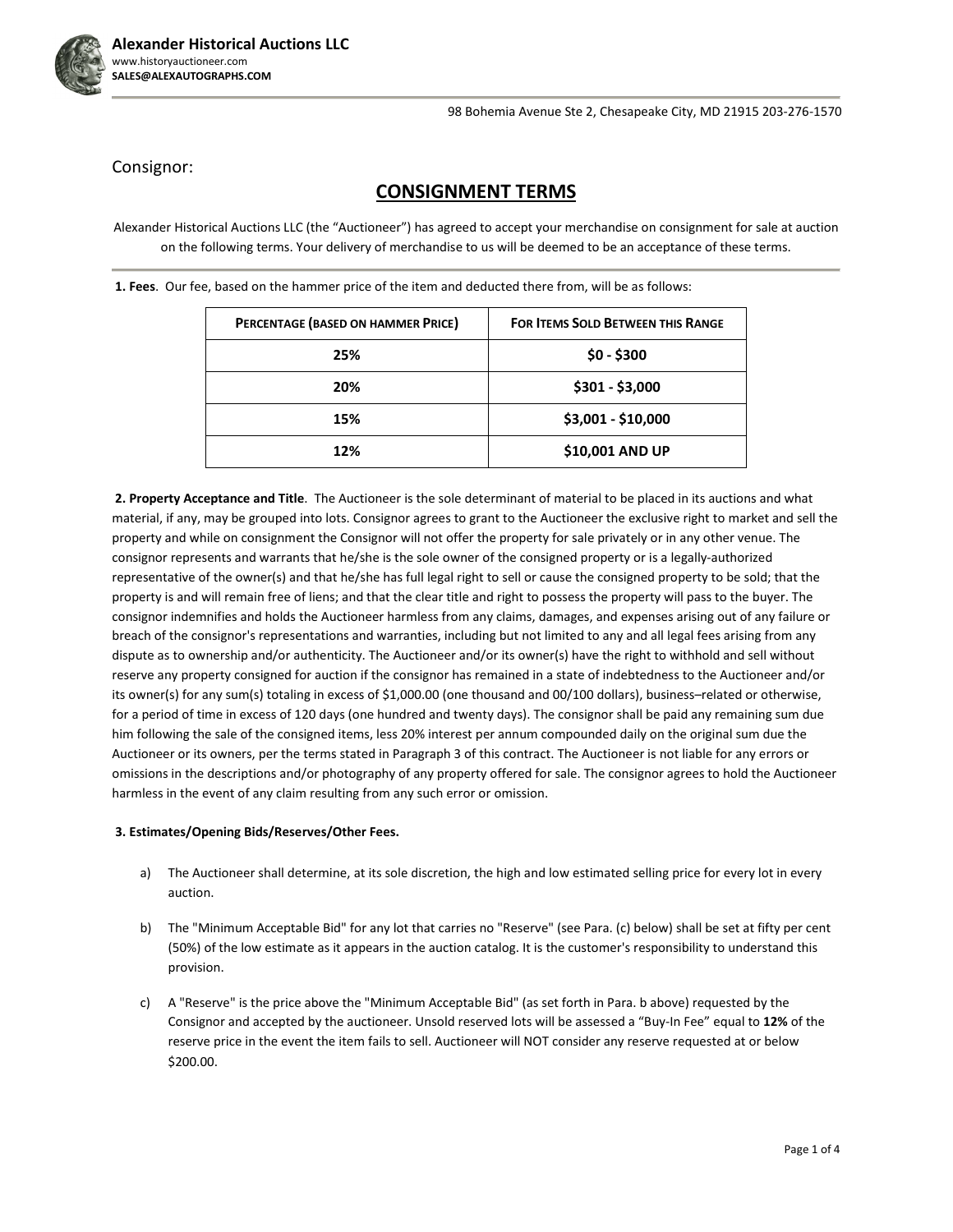

- d) All "Reserve" requests must be submitted in writing by the consignor within ten days of our receipt of the consigned item(s). Reserve requests will be accepted at the sole discretion of the auctioneer. The "Reserve" amount set by the consignor does not include seller's commission payable to the Auctioneer unless otherwise agreed prior to sale date.
- e) Each consignor will receive a Presale Notification containing a list of their respective lots and the high and low estimates and any applicable reserves attached thereto. The consignor will have five days from receipt of this notification to request any changes, which the Auctioneer will take into consideration, and may adjust at the auctioneer's sole discretion. THE PRESALE NOTIFICATION SHALL BE THE DEFINITIVE NOTICE OF RESERVES, IF ANY, PLACED ON LOTS BY THE ACONSIGNOR. IF A LOT SHOWS NO RESERVE IN THE PRESALE NOTIFICATION, IT MAY BE SOLD AT A LEVEL EQUAL TO ONE-HALF OF THE LOW ESTIMATE. The Auctioneer may place items in group lots as it sees fit.
- f) Lots consigned and cataloged for sale may NOT be withdrawn by the consignor for any reason without Auctioneer's express written consent. We may elect, at our sole option, to release such material to the consignor upon payment by the consignor of a sum equal to **35%** of the low estimated selling price of the lot(s), plus all directly related expenses incurred by us, including but not limited to time and actual labor expense incurred in authentication, photography, scanning, cataloging, pre-press, layout, insurance, postage, storage, packaging, advertising, etc.
- g) Consignment fees include up to five photographs, scans or images per lot at no additional cost to Consignor. Additional photographs may be required in order to properly represent the item(s) being offered. If more than five photographs or images are required, the Auctioneer at his sole discretion may charge up to \$12.00 per additional image required, up to a total of five (5) additional images.

**4. Descriptions**. The Auctioneer is the sole determinant of the length and content of descriptions, and size and quantity of images used in its catalog, website and third-party websites. Items offered for sale may or may not be accompanied by images, although generally every item will bear an image on-line. The Auctioneer will not be responsible for any typographical errors, errors in descriptions, errors in photography or placement of photographs, catalog printing and/or paper quality, or any other factor beyond our control. The Auctioneer reserves the right, without liability or penalty to the consignor or any other party, to withdraw any or all of the consigned items at any time, and for any reason, prior to the auction's completion.

**5. Payment of Net Sales Proceeds**. Title to any and all lots shall not pass to the buyer(s) until payment in full has been made to the Auctioneer. Proceeds payable to consignors for lots for which the Auctioneer has received payment in full will be paid to consignors within forty-five (45) business days after the final closing date of the sale. At its option, the Auctioneer may pursue reasonable legal remedy and/or collection procedures to secure payment, but the Auctioneer shall have the right, at its option, to either: a.) purchase the lots at the high bid, less seller's commission, or b.) return the lots to the consignor without penalty following the 45 day period.

**6. Return of Unsold Merchandise**. Alexander Historical Auctions LLC reserves the right to sell any item not paid for by the high bidder to an under-bidder at or above the "Reserve Price" (or minimum acceptable bid) for a period of fourteen (14) days following the close of the sale. Unsold, returned and withdrawn lots will be returned to consignors as soon as practicable. Any lots remaining unsold will be returned to the consignor upon request. The Consignor is responsible for the cost of packing and return shipping expense. This charge may be applied by Auctioneer against sales proceeds realized by the consignor.

**7. Catalog**. As noted in Par. 3(e) above, consignors will receive a pre-sale notification with the lot names, numbers, reserves (if any) and descriptive text (if requested) prior to the printing / publishing of the catalog. Items returned by purchasers for reason of lack of clear title and/or lack of authenticity may be returned to the consignor at any time, and the consignor agrees to return to the Auctioneer the net proceeds of the sale of that item, if payment to the consignor has already been made. The Auctioneer only shall make the final determination as to item(s) authenticity or lack thereof. Lots submitted for sale but not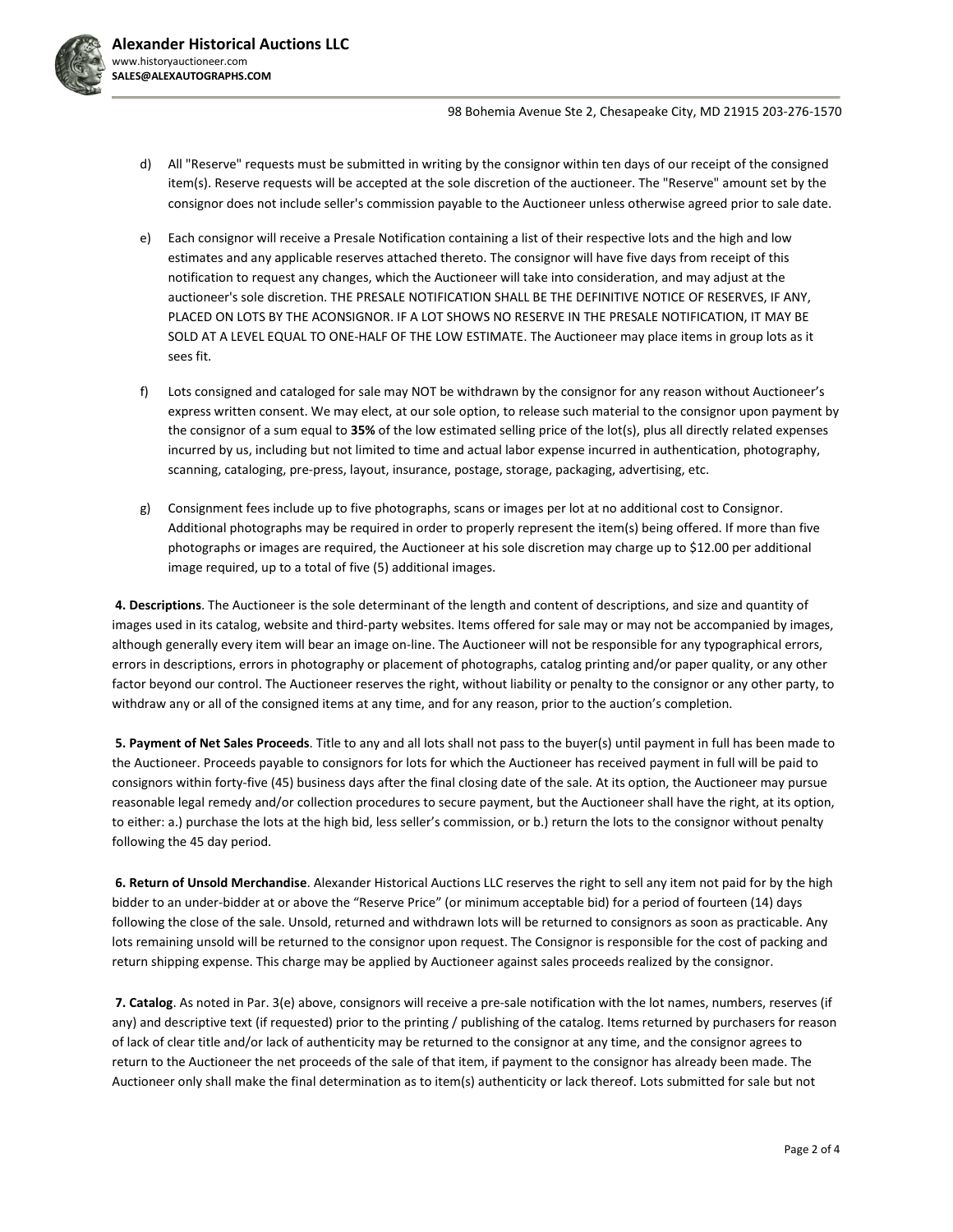

catalogued may be retained by Alexander Historical Auctions, LLC for future sale unless otherwise instructed by the consignor. Not all items offered in a given sale will necessarily be illustrated in a printed catalog and may be pictured on the Internet only.

## **8. Custody of Items; Commencement and Termination.**

- a) The Auctioneer shall be deemed to have accepted custody of the items on consignment upon actual physical receipt and signed acceptance of the goods either at our business premises, the consignor's premises, or as otherwise agreed upon. Goods received in person may be received only by an authorized agent of the Auctioneer. We will not be responsible for goods delivered uninsured, or left outside our premises, or delivered without a receipt signed by an authorized agent.
- b) All goods must be accompanied by a detailed packing list clearly indicating all items included. The Auctioneer will not be responsible for goods shipped without a detailed packing list.
- c) Items will be returned to the consignor by a shipper of Alexander's choosing; whenever possible the Auctioneer will try to accommodate a customer's particular preference of courier, however this may incur additional charges. Our shipments for all returned items are always insured, if necessary. Our liability for items shipped by us will terminate at the time of delivery to the carrier. Any claims for items which we have shipped must be made under the terms and conditions of the carriers (the U.S. Postal Service, United Parcel Service, FedEx, etc.).
- d) As stated above, all unsold lots, passed lots, returns and withdrawn lots are returned to Consignors with shipper requiring the addressee's signature upon delivery. Alexander Historical Auctions, LLC will make three attempts to return said material (per above provisions) within a reasonable period of time, and thereafter will make all reasonable documented attempts to contact the Consignor via email and U.S.P.S. certified and/or registered mail. If we are unable to contact the Consignor within sixty (60) days, we agree to hold the material for an additional sixty (60) days in anticipation of the Consignor establishing contact with us. If thereafter contact has not been re-established between the Auctioneer and the Consignor, the Consignor agrees to surrender all right, title and interest in the returned material to the Auctioneer to cover Auctioneer's expense as it relates to time, insurance, storage, etc. and will hold the Auctioneer harmless in all respects for any loss of any kind resulting from the surrender of such right, title and interest. It is the Consignor's full responsibility to keep the Auctioneer apprised of any change of name, mailing address, physical address, email address, and other such pertinent information.

**9. Valuation**. For purposes of valuation of claims or loss for any reason, consigned goods shall be valued and insured by Auctioneer, at Auctioneer's expense, at the level of "Reserve Price" less twenty percent (20%), or if there is no reserve, at fifty percent (50%) of the low estimated selling price, less twenty percent (20%) unless otherwise agreed between Consignor and Auctioneer.

## **10. Miscellaneous**.

- a) This Agreement and any and all signed schedules or attachments hereto, including all information submitted by Consignor, and other document(s) executed by the parties concurrently herewith, constitute the entire agreement between the parties with respect to the property and supersedes any and all prior negotiations or agreements regarding the property.
- b) Except as otherwise specified herein, no modifications or amendment of this Agreement shall be binding unless contained in a writing signed by the parties to be bound thereby and no waiver, promise or representation by the Auctioneer any of its agents or representatives shall bind the Auctioneer unless contained in a writing signed by the Auctioneer.